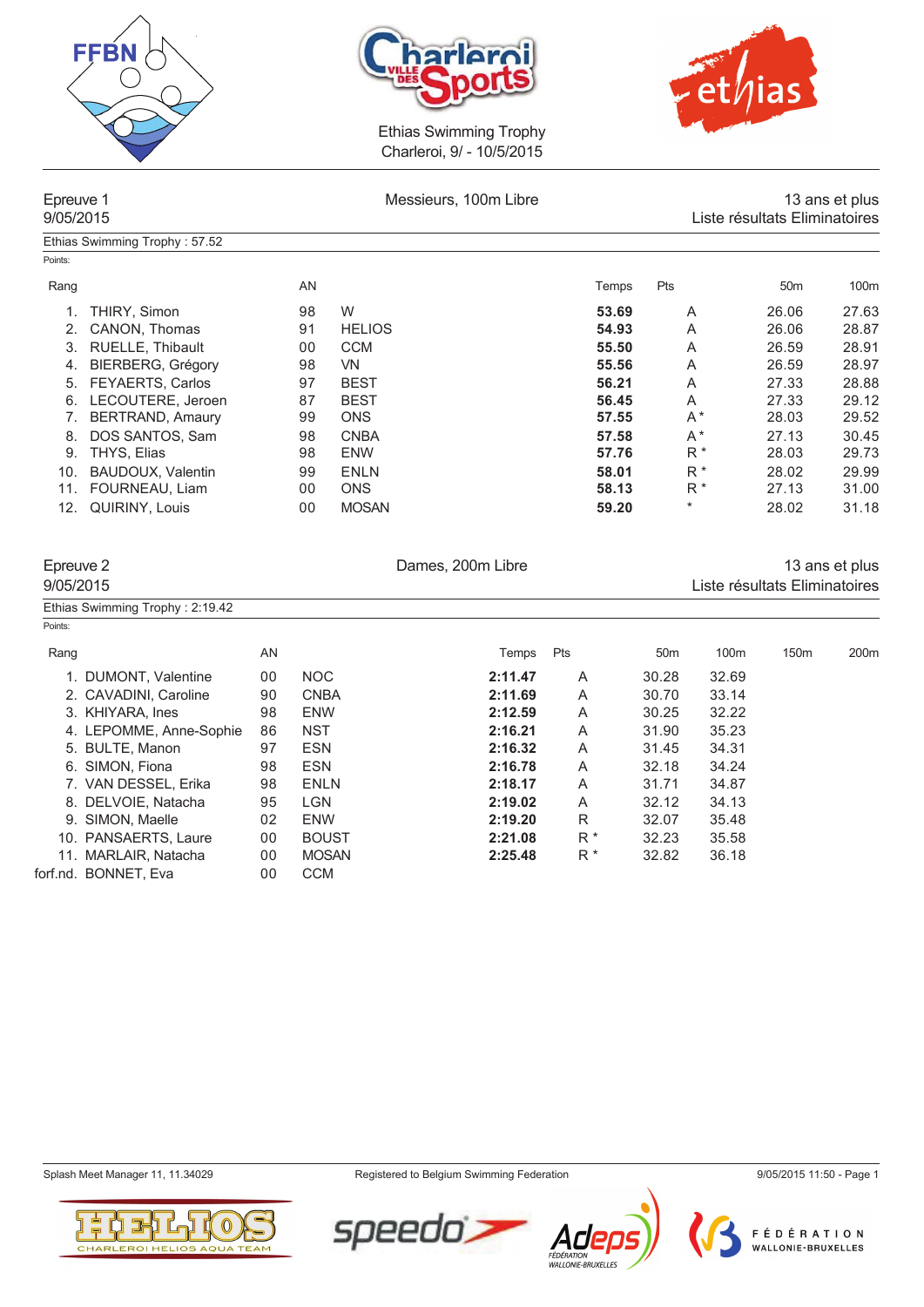





Points:

# Ethias Swimming Trophy : 5:29.83

| Messieurs, 400m 4 nages |  |  |
|-------------------------|--|--|

## Epreuve 3 **Epreuve 3** Messieurs, 400m 4 nages 13 ans et plus<br>Liste résultats Eliminatoires Liste résultats Eliminatoires

| Rang |                                   |                  |                | AN             |                |                     | Insc.     |                | Temps   | Pts |
|------|-----------------------------------|------------------|----------------|----------------|----------------|---------------------|-----------|----------------|---------|-----|
|      |                                   |                  |                |                |                |                     |           |                |         |     |
| 1.   | MATROULE, Thomas                  |                  |                | 00             | ENW/003121/00  | BEL                 | 4:53.28   |                | 4:50.92 |     |
|      | 50m:<br>100m:                     | 31.23<br>1:06.18 | 31.23<br>34.95 | 150m:<br>200m: |                | 250m:<br>300m:      |           | 350m:<br>400m: | 4:50.92 |     |
|      |                                   |                  |                |                |                |                     |           |                |         |     |
| 2.   | LAGAE, Remy                       |                  |                | 99             | DM/000529/99   | <b>BEL</b>          | 5:02.82   |                | 4:59.95 |     |
|      | 50m:<br>100m:                     | 33.06<br>1:09.53 | 33.06<br>36.47 | 150m:<br>200m: |                | 250m:<br>300m:      |           | 350m:<br>400m: | 4:59.95 |     |
|      |                                   |                  |                |                |                |                     |           |                |         |     |
| 3.   | HENVEAUX, Lucas                   |                  |                | $00\,$         | PSL/002613/00  | <b>BEL</b>          | 5:04.50   |                | 5:00.71 |     |
|      | 50m:<br>100m:                     | 31.55<br>1:07.57 | 31.55<br>36.02 | 150m:<br>200m: |                | 250m:<br>300m:      |           | 350m:<br>400m: | 5:00.71 |     |
|      |                                   |                  |                |                |                |                     |           |                |         |     |
| 4.   | LEDNICKY, Vit                     |                  |                | 99             | CNSW/001496/99 | <b>CZE</b>          | 5:02.90   |                | 5:03.34 |     |
|      | 50m:<br>100m:                     | 30.82<br>1:05.71 | 30.82<br>34.89 | 150m:<br>200m: |                | 250m:<br>300m:      |           | 350m:<br>400m: | 5:03.34 |     |
|      |                                   |                  |                |                |                |                     |           |                |         |     |
| 5.   | <b>INNES, Hadrien</b>             |                  |                | 01             | ENW/003115/01  | <b>BEL</b>          | 5:09.06   |                | 5:06.30 |     |
|      | 50m:<br>100m:                     | 30.65<br>1:05.04 | 30.65<br>34.39 | 150m:<br>200m: |                | 250m:<br>300m:      |           | 350m:<br>400m: | 5:06.30 |     |
|      |                                   |                  |                |                |                |                     |           |                |         |     |
| 6.   | SIX, William                      |                  |                | 00             | BCSG/004590/00 | <b>BEL</b>          | 5:20.69   |                | 5:13.56 |     |
|      | 50m:<br>100m:                     | 32.41<br>1:10.19 | 32.41<br>37.78 | 150m:<br>200m: |                | 250m:<br>300m:      |           | 350m:<br>400m: | 5:13.56 |     |
|      |                                   |                  |                |                |                |                     |           |                |         |     |
| 7.   | <b>DEBONGNIE, Aymeric</b><br>50m: | 33.60            | 33.60          | 99<br>150m:    | CNSW/001677/99 | <b>BEL</b><br>250m: | 5:19.59   | 350m:          | 5:14.85 |     |
|      | 100m:                             | 1:10.47          | 36.87          | 200m:          |                | 300m:               |           | 400m:          | 5:14.85 |     |
|      |                                   |                  |                |                |                |                     |           |                |         |     |
| 8.   | FAELENS, Theo                     |                  |                | 00             | EC/001665/00   | <b>BEL</b>          | 5:24.23   |                | 5:14.92 |     |
|      | 50m:<br>100m:                     | 32.24<br>1:09.48 | 32.24<br>37.24 | 150m:<br>200m: |                | 250m:<br>300m:      |           | 350m:<br>400m: | 5:14.92 |     |
|      |                                   |                  |                |                |                |                     |           |                |         |     |
| 9.   | <b>BOUHANI, Ilyas</b>             |                  |                | 98             | EC/000530/98   | <b>BEL</b>          | 5:23.49   |                | 5:16.83 |     |
|      | 50m:<br>100m:                     | 32.55<br>1:12.47 | 32.55<br>39.92 | 150m:<br>200m: |                | 250m:<br>300m:      |           | 350m:<br>400m: | 5:16.83 |     |
|      |                                   |                  |                |                |                |                     |           |                |         |     |
| 10.  | MORIAU, Amaury<br>50m:            | 37.91            | 37.91          | 02<br>150m:    | CNSW/001296/02 | <b>BEL</b><br>250m: | <b>NT</b> | 350m:          | 5:49.73 |     |
|      | 100m:                             | 1:22.68          | 44.77          | 200m:          |                | 300m:               |           | 400m:          | 5:49.73 |     |
|      |                                   |                  |                |                |                |                     |           |                |         |     |

# Epreuve 4 13 ans et plus<br>Bames, 100m Brasse 13 ans et plus<br>Liste résultats Eliminatoires Liste résultats Eliminatoires

|         | Ethias Swimming Trophy: 1:25.57 |    |              |         |       |                 |       |
|---------|---------------------------------|----|--------------|---------|-------|-----------------|-------|
| Points: |                                 |    |              |         |       |                 |       |
| Rang    |                                 | AN |              | Temps   | Pts   | 50 <sub>m</sub> | 100m  |
|         | LECLUYSE, Fanny                 | 92 | <b>DM</b>    | 1:09.49 | A     | 33.02           | 36.47 |
|         | MICHELS, Lise                   | 99 | <b>DM</b>    | 1:13.93 | A     | 35.70           | 38.23 |
| 3.      | MURPHY, Anya                    | 98 | <b>WN</b>    | 1:19.28 | A     | 37.83           | 41.45 |
| 4.      | DELMOTTE, Elodie                | 99 | <b>BOUST</b> | 1:22.23 | A     | 39.05           | 43.18 |
| 5.      | <b>GODIN, Eline</b>             | 00 | <b>ESN</b>   | 1:23.17 | A     | 39.68           | 43.49 |
| 6.      | <b>EZQUER ECHANDIA, Pauline</b> | 97 | <b>BCSG</b>  | 1:24.44 | A     | 40.21           | 44.23 |
|         | GHESQUIER, Romane               | 00 | <b>DM</b>    | 1:24.68 | A     | 40.27           | 44.41 |
| 8.      | TALEB, Yasmine                  | 99 | <b>ENLN</b>  | 1:25.02 | A     | 39.79           | 45.23 |
| 9.      | <b>GOETHALS, Reinhilde</b>      | 98 | <b>CNBA</b>  | 1:25.25 | R     | 40.20           | 45.05 |
| 10.     | <b>VANMEERBEEK, Lotte</b>       | 95 | <b>BEST</b>  | 1:25.45 | R     | 40.58           | 44.87 |
| 11.     | PIRON, Noémie                   | 95 | <b>ESN</b>   | 1:25.81 | $R^*$ | 40.50           | 45.31 |
|         |                                 |    |              |         |       |                 |       |



Splash Meet Manager 11, 11.34029 **Registered to Belgium Swimming Federation** 9/05/2015 11:50 - Page 2

speedo



Ad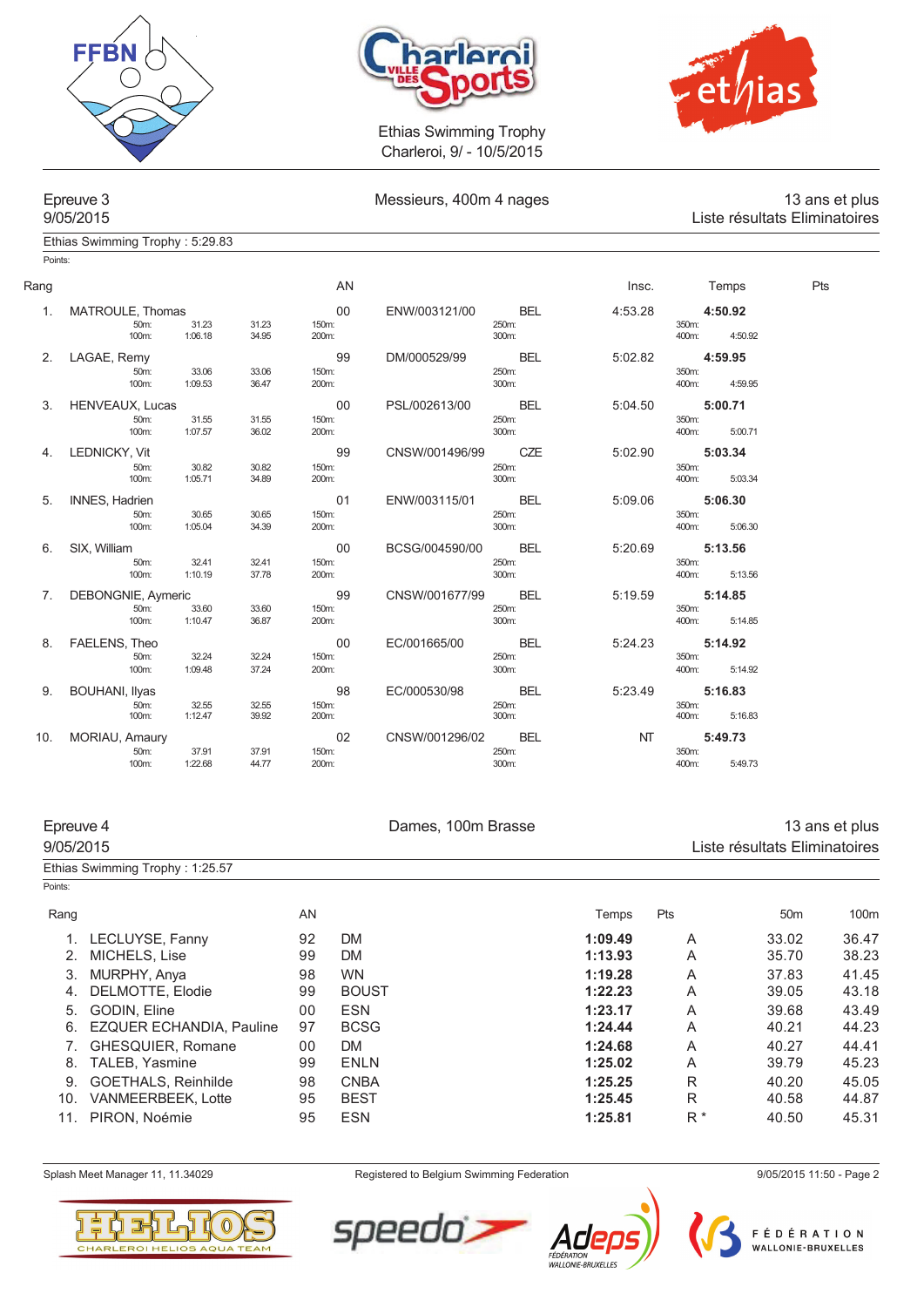





# Epreuve 4, Dames, 100m Brasse, Eliminatoire, 13 ans et plus

| Rang |                         | AN |              | Temps   | Pts     | 50 <sub>m</sub> | 100m  |
|------|-------------------------|----|--------------|---------|---------|-----------------|-------|
|      | 12. JANVIER, Zoe        | 00 | <b>VN</b>    | 1:26.20 | $\star$ | 39.79           | 46.41 |
|      | 13. KELLENS, Emmy       | 01 | <b>CNHUY</b> | 1:26.71 | $\star$ | 41.15           | 45.56 |
|      | 14. HENNEBERT, Barbara  | 98 | <b>ENLN</b>  | 1:27.83 | $\star$ | 41.86           | 45.97 |
|      | forf.nd. COLLETTE, Ines | 01 | CNA          |         |         |                 |       |

| Epreuve 5<br>9/05/2015        | Messieurs, 50m Brasse |                  |            | 13 ans et plus<br>Liste résultats Eliminatoire |       |     |
|-------------------------------|-----------------------|------------------|------------|------------------------------------------------|-------|-----|
| Ethias Swimming Trophy: 34.91 |                       |                  |            |                                                |       |     |
| Points:                       |                       |                  |            |                                                |       |     |
| Rang                          | AN                    |                  |            | Insc.                                          | Temps | Pts |
| COREELMAN, Jonas              | 91                    | DM/003380/91     | <b>BEL</b> | 28.60                                          | 28.60 |     |
| PEREZ. Leo<br>2.              | 94                    | EC/004883/94     | <b>ESP</b> | 30.62                                          | 30.62 |     |
| <b>ANDRIEN, Maxime</b><br>3.  | 94                    | ESN/000199/94    | <b>BEL</b> | 30.76                                          | 30.76 |     |
| CLAYSON, Thomas<br>4.         | 99                    | BLAC/001007/99   | <b>BEL</b> | 32.00                                          | 32.00 |     |
| <b>BESEME, Cyprien</b><br>5.  | 00                    | HELIOS/003651/00 | <b>BEL</b> | 33.25                                          | 33.25 |     |
| MABILLE, Loic<br>6.           | 97                    | ENLN/004495/97   | <b>BEL</b> | 34.18                                          | 34.18 |     |
| <b>BERTRAND, Amaury</b>       | 99                    | ONS/431/99       | <b>BEL</b> | 34.23                                          | 34.23 |     |
| VAN SCHINGEN, Ludovic<br>8.   | 98                    | SCR/003665/98    | <b>BEL</b> | 34.91                                          | 34.91 |     |

| Epreuve 6<br>9/05/2015 |                                 |                | Dames, 100m Papillon |         |       | 13 ans et plus<br>Liste résultats Eliminatoires |       |  |
|------------------------|---------------------------------|----------------|----------------------|---------|-------|-------------------------------------------------|-------|--|
|                        | Ethias Swimming Trophy: 1:11.70 |                |                      |         |       |                                                 |       |  |
| Points:                |                                 |                |                      |         |       |                                                 |       |  |
| Rang                   |                                 | AN             |                      | Temps   | Pts   | 50 <sub>m</sub>                                 | 100m  |  |
|                        | GILLET, Victoria                | 98             | <b>VN</b>            | 1:06.08 | A     | 31.67                                           | 34.41 |  |
| 2.                     | DUMONT, Valentine               | 0 <sub>0</sub> | <b>NOC</b>           | 1:07.39 | A     | 31.66                                           | 35.73 |  |
| 3.                     | LEPOMME, Anne-Sophie            | 86             | <b>NST</b>           | 1:08.62 | A     | 32.80                                           | 35.82 |  |
| 4.                     | SIMON, Fiona                    | 98             | <b>ESN</b>           | 1:09.38 | A     | 32.80                                           | 36.58 |  |
| 5.                     | VAN DESSEL, Erika               | 98             | <b>ENLN</b>          | 1:10.10 | A     | 32.72                                           | 37.38 |  |
| 6.                     | <b>DEFRAINE, Claris</b>         | 99             | <b>ESN</b>           | 1:10.55 | A     | 33.03                                           | 37.52 |  |
|                        | FAVART, Manon                   | 98             | <b>WN</b>            | 1:11.35 | A     | 33.56                                           | 37.79 |  |
| 8.                     | LEDNICKA, Jindriska             | 97             | <b>CNSW</b>          | 1:11.51 | A     | 33.47                                           | 38.04 |  |
| 9.                     | <b>CAVADINI, Virginie</b>       | 98             | <b>CNBA</b>          | 1:11.54 | R     | 33.05                                           | 38.49 |  |
| 10.                    | INGLESE, Eva                    | 00             | <b>CNBA</b>          | 1:12.06 | $R^*$ | 32.37                                           | 39.69 |  |

Splash Meet Manager 11, 11.34029 **Registered to Belgium Swimming Federation** 9/05/2015 11:50 - Page 3





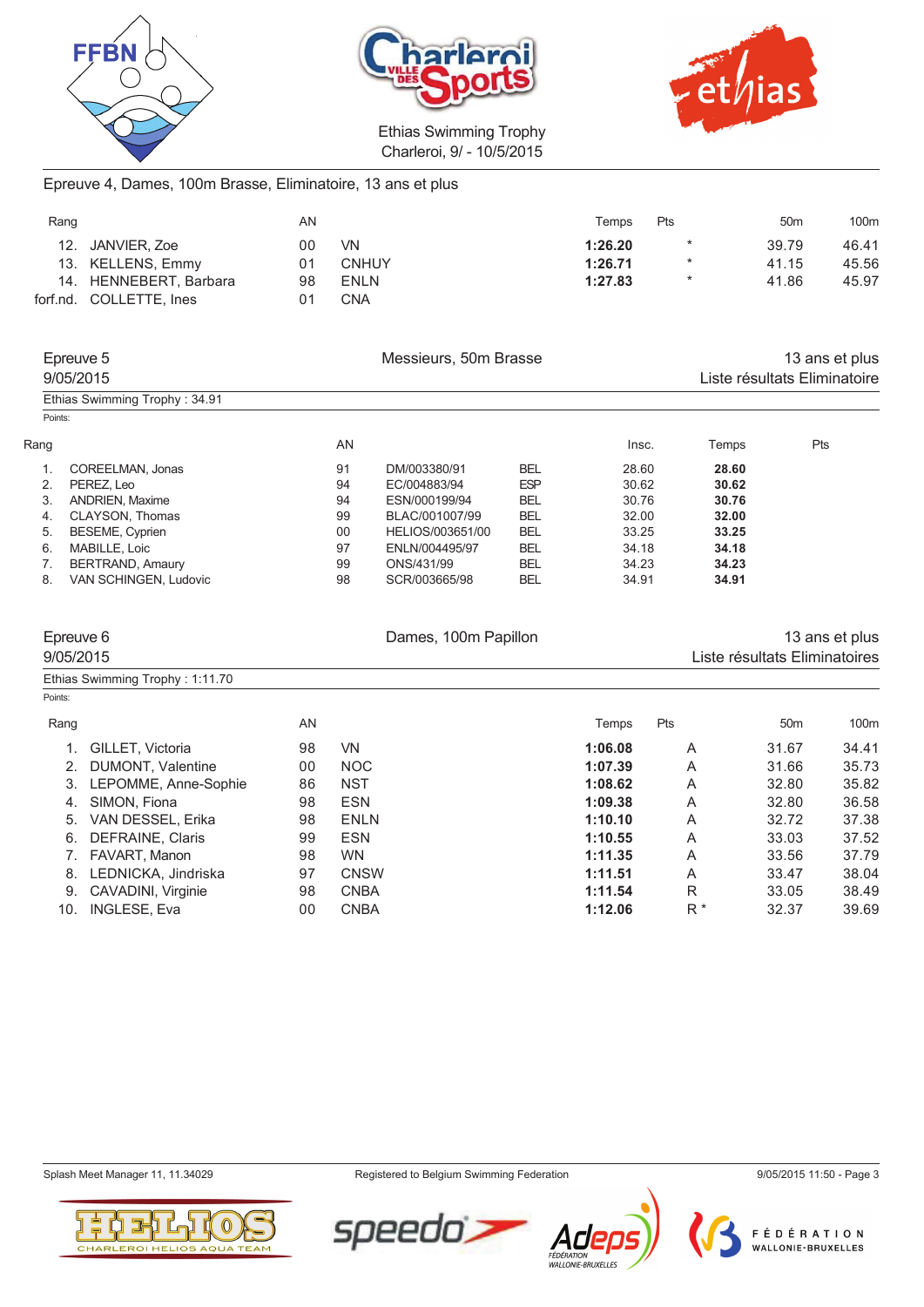

Ethias Swimming Trophy : 1:08.58





Ethias Swimming Trophy Charleroi, 9/ - 10/5/2015

| Epreuve 7 |  |
|-----------|--|
| 9/05/2015 |  |

Messieurs, 100m Dos 13 ans et plus 9/05/2015 Liste résultats Eliminatoires

|                            | AN |               | Temps   | Pts   | 50 <sub>m</sub> | 100 <sub>m</sub> |
|----------------------------|----|---------------|---------|-------|-----------------|------------------|
| DOUKMANI, Zakariya         | 99 | HN            | 1:04.03 | A     |                 |                  |
| 2. CANON, Thomas           | 91 | <b>HELIOS</b> | 1:04.77 | A     |                 |                  |
| RENAUX, Antoine            | 00 | <b>BLAC</b>   | 1:06.98 | A     |                 |                  |
| 4. QUIRINY, Louis          | 00 | <b>MOSAN</b>  | 1:09.62 | $A^*$ |                 |                  |
| 5. CHAREF, Zakaria         | 98 | <b>HN</b>     | 1:10.13 | $A^*$ |                 |                  |
| 6. EMO, Jerome             | 00 | HN            | 1:12.57 | $A^*$ |                 |                  |
| 7. LECOUTERE, Jeroen       | 87 | <b>BEST</b>   | 1:14.81 | $A^*$ |                 |                  |
| FORRO, William             | 00 | HN            | 1:16.39 | $A^*$ |                 |                  |
| <b>BLANCHARD, Nicholas</b> | 02 | <b>CNA</b>    |         |       |                 |                  |
|                            |    |               |         |       |                 |                  |

|                | Epreuve 8<br>9/05/2015        |    | Dames, 50m Dos  |            |       |       | 13 ans et plus<br>Liste résultats Eliminatoires |  |  |
|----------------|-------------------------------|----|-----------------|------------|-------|-------|-------------------------------------------------|--|--|
|                | Ethias Swimming Trophy: 34.97 |    |                 |            |       |       |                                                 |  |  |
| Points:        |                               |    |                 |            |       |       |                                                 |  |  |
| Rang           |                               | AN |                 |            | Insc. | Temps | Pts                                             |  |  |
| 1.             | LAGAE, Chloe                  | 96 | DM/000293/96    | <b>BEL</b> | 31.87 | 32.64 |                                                 |  |  |
| 2.             | WASTYN, Héline                | 97 | DM/003763/97    | <b>BEL</b> | 31.77 | 32.75 |                                                 |  |  |
| 3.             | KALDI, Valentine              | 91 | CNHUY/004941/91 | <b>BEL</b> | NT    | 33.01 |                                                 |  |  |
|                | HAZENDONCK, Wynona            | 98 | CNSW/002948/98  | <b>BEL</b> | 31.28 | 33.01 |                                                 |  |  |
| 5.             | <b>BAUDUIN, Fiona</b>         | 97 | WN/003459/97    | <b>BEL</b> | 32.89 | 33.55 |                                                 |  |  |
| 6.             | <b>HEINE, Clarisse</b>        | 00 | ENW/003113/00   | <b>BEL</b> | 34.03 | 33.85 |                                                 |  |  |
| 7 <sub>1</sub> | WATHIONG, Océane              | 01 | BLAC/001189/01  | <b>BEL</b> | 35.52 | 33.91 |                                                 |  |  |
| 8.             | NGUYEN, Emilie                | 97 | HN/004931/97    | <b>BEL</b> | NT    | 34.16 |                                                 |  |  |
| 9.             | STOLL, Justine                | 97 | CNSW/001483/97  | <b>SUI</b> | 33.91 | 34.31 |                                                 |  |  |
| 10.            | <b>HENNEBERT, Alyssa</b>      | 96 | ENLN/004487/96  | <b>BEL</b> | 35.18 | 34.34 |                                                 |  |  |
| 11.            | FAVART, Megan                 | 98 | WN/003645/98    | <b>BEL</b> | 34.36 | 34.75 |                                                 |  |  |
| 12.            | EZQUER ECHANDIA, Pauline      | 97 | BCSG/004578/97  | <b>BEL</b> | 33.52 | 34.93 |                                                 |  |  |
| 13.            | PIVONT, Laura                 | 98 | CNSW/000631/98  | <b>BEL</b> | 34.24 | 35.01 |                                                 |  |  |
| 14.            | JANVIER, Zoe                  | 00 | VN/003934/00    | <b>BEL</b> | 34.73 | 35.15 |                                                 |  |  |
| 15.            | MARLAIR, Natacha              | 00 | MOSAN/000847/00 | <b>BEL</b> | 34.94 | 35.43 |                                                 |  |  |
| 16.            | <b>BULTE, Manon</b>           | 97 | ESN/001485/97   | <b>BEL</b> | 34.46 | 35.49 |                                                 |  |  |
| 17.            | VAN OUDENHOVE, Naïs           | 99 | CNSW/001686/99  | <b>BEL</b> | 36.11 | 35.65 |                                                 |  |  |
| 18.            | DEVREUX, Laura                | 99 | CNSW/001681/99  | <b>BEL</b> | 33.63 | 36.39 |                                                 |  |  |
| 19.            | DEFRAINE, Claris              | 99 | ESN/001191/99   | <b>BEL</b> | 36.86 | 37.41 |                                                 |  |  |

Splash Meet Manager 11, 11.34029 **Registered to Belgium Swimming Federation** 9/05/2015 11:50 - Page 4

Ad

FÉDÉRATION<br>WALLONIE-BRUXELLES

speedo



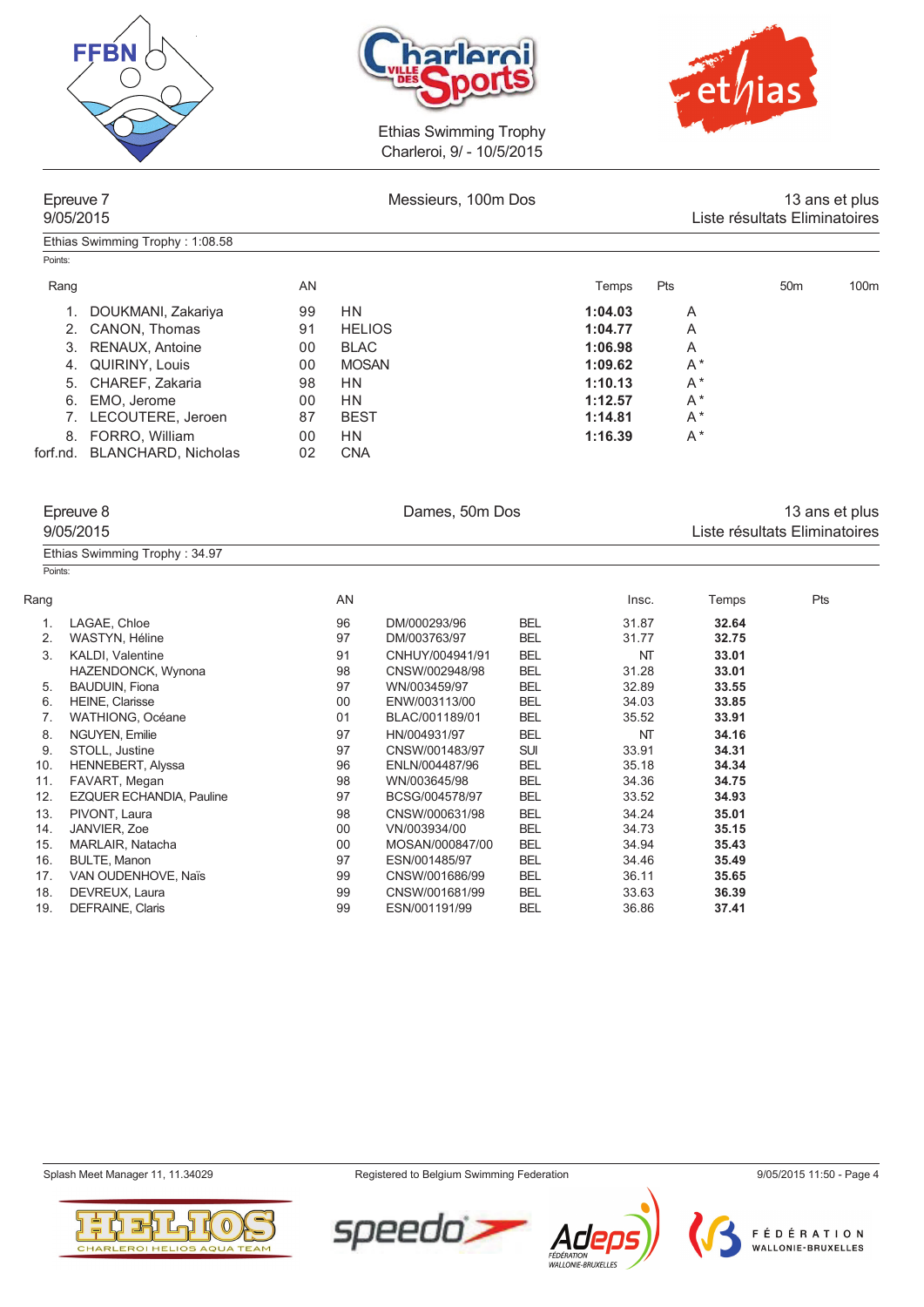





Ethias Swimming Trophy : 2:42.14

Epreuve 9 **13 ans et plus**<br>Messieurs, 200m Papillon 13 ans et plus 13 ans et plus<br>Liste résultats Eliminatoires Liste résultats Eliminatoires

| Points: |                           |                |              |         |     |                 |                  |                  |                  |
|---------|---------------------------|----------------|--------------|---------|-----|-----------------|------------------|------------------|------------------|
| Rang    |                           | AN             |              | Temps   | Pts | 50 <sub>m</sub> | 100 <sub>m</sub> | 150 <sub>m</sub> | 200 <sub>m</sub> |
|         | 1. ANDRIEN, Maxime        | 94             | <b>ESN</b>   | 2:06.18 | A   | 27.66           | 31.32            |                  |                  |
|         | 2. FOURNEAU, Liam         | 00             | <b>ONS</b>   | 2:17.51 | A   | 29.44           | 33.73            |                  |                  |
|         | 3. COUPÉ, Thomas          | 97             | <b>DM</b>    | 2:17.87 | A   | 29.88           | 34.28            |                  |                  |
|         | 4. INNES, Hadrien         | 0 <sub>1</sub> | <b>ENW</b>   | 2:19.08 | A   | 31.42           | 34.56            |                  |                  |
|         | 5. MORIAU, Thibault       | 99             | <b>CNSW</b>  | 2:20.64 | A   | 29.49           | 38.71            |                  |                  |
|         | 6. JACOB, Geoffrey        | 88             | <b>HN</b>    | 2:22.33 | A   | 31.50           | 36.31            |                  |                  |
|         | 7. BAUDOUX, Valentin      | 99             | <b>ENLN</b>  | 2:23.86 | A   | 31.32           | 35.45            |                  |                  |
|         | 8. DE SMET, Guillaume     | 99             | <b>BLAC</b>  | 2:25.61 | A   | 30.47           | 35.35            |                  |                  |
|         | 9. RENNESON, Xavier       | 01             | <b>ENW</b>   | 2:27.52 | R   | 32.55           | 37.12            |                  |                  |
|         | 10. DONATI, Alexandre     | 01             | <b>HN</b>    | 2:28.80 | R   | 30.73           | 35.45            |                  |                  |
|         | 11. BRUNO, Anthony        | 98             | ENLN         | 2:31.28 | R   | 34.27           | 39.07            |                  |                  |
|         | 12. ROBIN, Thomas         | 00             | <b>CNSW</b>  | 2:35.46 |     | 33.90           | 39.67            |                  |                  |
|         | 13. BOUHANI, Ilyas        | 98             | EC           | 2:35.57 |     | 33.11           | 39.93            |                  |                  |
|         | 14. ACOLATSE, Guillaume   | 00             | <b>CNHUY</b> | 2:37.73 |     | 33.31           | 40.04            |                  |                  |
|         | forf.nd. MITITELU, Armand | 0 <sub>1</sub> | <b>CNBA</b>  |         |     |                 |                  |                  |                  |

| Epreuve 10                      |    |              | 13 ans et plus |           |                 |                               |      |      |
|---------------------------------|----|--------------|----------------|-----------|-----------------|-------------------------------|------|------|
| 9/05/2015                       |    |              |                |           |                 | Liste résultats Eliminatoires |      |      |
| Ethias Swimming Trophy: 2:39.13 |    |              |                |           |                 |                               |      |      |
| Points:                         |    |              |                |           |                 |                               |      |      |
| Rang                            | AN |              | Temps          | Pts       | 50 <sub>m</sub> | 100m                          | 150m | 200m |
| 1. KHIYARA, Ines                | 98 | <b>ENW</b>   | 2:30.55        | A         | 32.67           |                               |      |      |
| 2. GILLET, Victoria             | 98 | VN.          | 2:32.83        | A         | 31.94           |                               |      |      |
| 3. LEPOMME, Anne-Sophie         | 86 | <b>NST</b>   | 2:35.50        | A         | 33.24           |                               |      |      |
| 4. DELVOIE, Natacha             | 95 | <b>LGN</b>   | 2:35.97        | Α         | 34.36           |                               |      |      |
| 5. DE LOOF, Laurianne           | 00 | DM           | 2:36.28        | Α         | 31.51           |                               |      |      |
| 6. VAN DESSEL, Erika            | 98 | <b>ENLN</b>  | 2:37.47        | Α         | 32.85           |                               |      |      |
| 7. KULIK, Daria                 | 01 | <b>CNBA</b>  | 2:37.96        | A         | 32.30           |                               |      |      |
| 8. GHESQUIER, Romane            | 00 | <b>DM</b>    | 2:38.67        | A         | 35.22           |                               |      |      |
| 9. HENNEBERT, Barbara           | 98 | <b>ENLN</b>  | 2:39.83        | $R^*$     | 35.02           |                               |      |      |
| 10. VANMEERBEEK, Lotte          | 95 | <b>BEST</b>  | 2:42.42        | R *       | 37.29           |                               |      |      |
| 11. DELAHAUT, Romane            | 99 | <b>WN</b>    | 2:43.26        | $R^*$     | 34.92           |                               |      |      |
| 12. EZQUER ECHANDIA, Paulii97   |    | <b>BCSG</b>  | 2:43.39        | $^\ast$   | 33.51           |                               |      |      |
| 13. KELLENS, Emmv               | 01 | <b>CNHUY</b> | 2:50.75        | $^{\ast}$ | 38.77           |                               |      |      |

forf.nd. BONNET, Eva

Splash Meet Manager 11, 11.34029 Registered to Belgium Swimming Federation 9/05/2015 11:50 - Page 5



13. KELLENS, Emmy 01 CNHU<br>
nd. BONNET, Eva 00 CCM



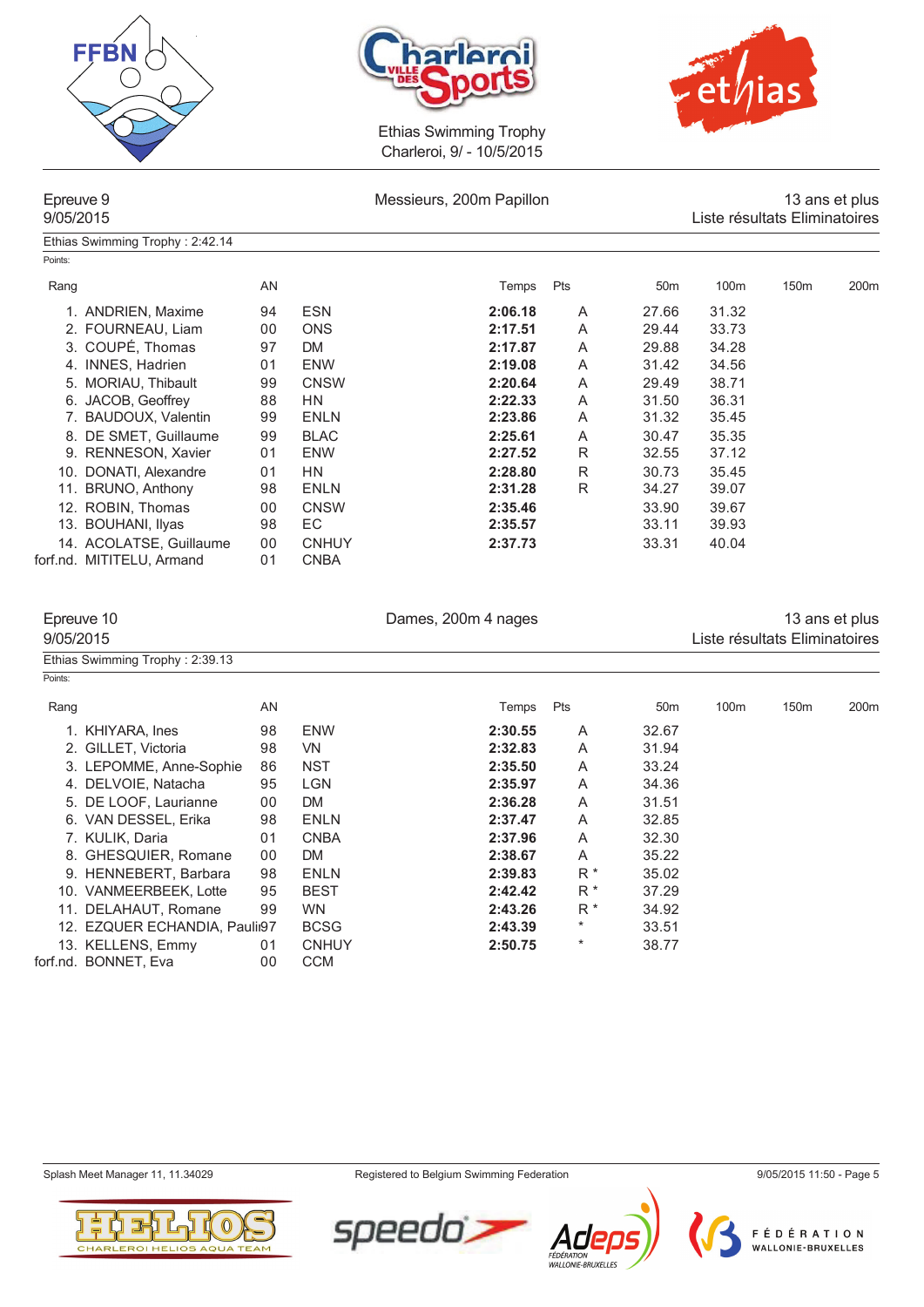





Points:

Ethias Swimming Trophy : 4:39.12

# Epreuve 11 Messieurs, 400m Libre 13 ans et plus Liste résultats Eliminatoires

| Rang |                                |         |       | AN          |                  |       |            | Insc.   |       | Temps   | Pts |
|------|--------------------------------|---------|-------|-------------|------------------|-------|------------|---------|-------|---------|-----|
| 1.   | <b>BISENIUS, Rayan</b><br>50m: | 29.24   | 29.24 | 00<br>150m: | MOSAN/000896/00  | 250m: | BEL        | 4:23.27 | 350m: | 4:11.53 |     |
|      | 100m:                          | 1:00.95 | 31.71 | 200m:       | 2:04.54          | 300m: |            |         | 400m: | 4:11.53 |     |
| 2.   | CORTENS, Ken                   |         |       | 93          | BEST/10584/93    |       | <b>BEL</b> | 3:54.58 |       | 4:14.85 |     |
|      | 50m:                           | 28.19   | 28.19 | 150m:       |                  | 250m: |            |         | 350m: |         |     |
|      | 100m:                          | 58.50   | 30.31 | 200m:       | 2:00.75          | 300m: |            |         | 400m: | 4:14.85 |     |
| 3.   | PIERARD, Geoffrey              |         |       | 98          | ENW/002502/98    |       | <b>BEL</b> | 4:26.83 |       | 4:22.28 |     |
|      | 50m:                           | 30.01   | 30.01 | 150m:       |                  | 250m: |            |         | 350m: |         |     |
|      | 100m:                          | 1:02.11 | 32.10 | 200m:       | 2:08.58          | 300m: |            |         | 400m: | 4:22.28 |     |
| 4.   | TABI, Mehdi                    |         |       | 95          | HELIOS/001883/95 |       | <b>BEL</b> | 4:24.89 |       | 4:27.67 |     |
|      | 50m:                           | 30.10   | 30.10 | 150m:       |                  | 250m: |            |         | 350m: |         |     |
|      | 100m:                          | 1:02.84 | 32.74 | 200m:       | 2:10.13          | 300m: |            |         | 400m: | 4:27.67 |     |
| 5.   | HENVEAUX, Lucas                |         |       | 00          | PSL/002613/00    |       | <b>BEL</b> | 4:26.45 |       | 4:29.53 |     |
|      | 50m:                           | 31.30   | 31.30 | 150m:       |                  | 250m: |            |         | 350m: |         |     |
|      | 100m:                          | 1:05.17 | 33.87 | 200m:       | 2:14.13          | 300m: |            |         | 400m: | 4:29.53 |     |
| 6.   | DE BLOCK, Killian              |         |       | 98          | BEST/10607/98    |       | <b>BEL</b> | 4:16.91 |       | 4:32.53 |     |
|      | 50m:                           | 31.15   | 31.15 | 150m:       |                  | 250m: |            |         | 350m: |         |     |
|      | 100m:                          | 1:04.83 | 33.68 | 200m:       | 2:13.92          | 300m: |            |         | 400m: | 4:32.53 |     |
| 7.   | FAELENS, Theo                  |         |       | 00          | EC/001665/00     |       | <b>BEL</b> | 4:38.26 |       | 4:34.10 |     |
|      | 50m:                           | 31.79   | 31.79 | 150m:       |                  | 250m: |            |         | 350m: |         |     |
|      | 100m:                          | 1:05.67 | 33.88 | 200m:       | 2:14.80          | 300m: |            |         | 400m: | 4:34.10 |     |
| 8.   | ACOLATSE, Guillaume            |         |       | 00          | CNHUY/004555/00  |       | <b>BEL</b> | 4:31.70 |       | 4:36.08 |     |
|      | 50m:                           | 31.19   | 31.19 | 150m:       |                  | 250m: |            |         | 350m: |         |     |
|      | 100m:                          | 1:05.09 | 33.90 | 200m:       | 2:15.48          | 300m: |            |         | 400m: | 4:36.08 |     |
| 9.   | SIX, William                   |         |       | 00          | BCSG/004590/00   |       | <b>BEL</b> | 4:44.48 |       | 4:37.28 |     |
|      | 50m:                           | 31.50   | 31.50 | 150m:       |                  | 250m: |            |         | 350m: |         |     |
|      | 100m:                          | 1:05.20 | 33.70 | 200m:       | 2:15.79          | 300m: |            |         | 400m: | 4:37.28 |     |

| Epreuve 12<br>9/05/2015 |                         |    | Dames, 50m Libre | 13 ans et plus<br>Liste résultats Eliminatoires |       |       |     |  |
|-------------------------|-------------------------|----|------------------|-------------------------------------------------|-------|-------|-----|--|
| Points:                 |                         |    |                  |                                                 |       |       |     |  |
| Rang                    |                         | AN |                  |                                                 | Insc. | Temps | Pts |  |
| 1.                      | CAVADINI, Caroline      | 90 | CNBA/000127/90   | <b>BEL</b>                                      | 27.74 | 28.16 |     |  |
| 2.                      | <b>KALDI.</b> Valentine | 91 | CNHUY/004941/91  | <b>BEL</b>                                      | NT    | 28.74 |     |  |
| 3.                      | KHIYARA, Ines           | 98 | ENW/003829/98    | <b>BEL</b>                                      | 28.86 | 29.06 |     |  |
| 4.                      | HAZENDONCK, Wynona      | 98 | CNSW/002948/98   | <b>BEL</b>                                      | 28.52 | 29.10 |     |  |
| 5.                      | <b>BULTE, Manon</b>     | 97 | ESN/001485/97    | <b>BEL</b>                                      | 28.26 | 29.30 |     |  |
| 6.                      | JANVIER, Zoe            | 00 | VN/003934/00     | <b>BEL</b>                                      | 28.49 | 29.61 |     |  |
| 7 <sub>1</sub>          | LEDNICKA, Jindriska     | 97 | CNSW/001480/97   | <b>CZE</b>                                      | 29.21 | 29.68 |     |  |
| 8.                      | LAM, Elise              | 00 | PSL/002611/00    | <b>BEL</b>                                      | NT    | 29.92 |     |  |
| 9.                      | PANSAERTS, Laure        | 00 | BOUST/001413/00  | <b>BEL</b>                                      | 30.02 | 30.31 |     |  |
| 10.                     | NGUYEN, Emilie          | 97 | HN/004931/97     | <b>BEL</b>                                      | NT    | 30.36 |     |  |
| 11.                     | <b>INGLESE, Eva</b>     | 00 | CNBA/002054/00   | <b>BEL</b>                                      | 29.78 | 30.39 |     |  |
| 12.                     | FAVART, Megan           | 98 | WN/003645/98     | <b>BEL</b>                                      | 29.36 | 30.50 |     |  |
| forf.nd.                | BONNET, Eva             | 00 | CCM/004553/00    | <b>BEL</b>                                      | 27.69 |       |     |  |
|                         |                         |    |                  |                                                 |       |       |     |  |



Splash Meet Manager 11, 11.34029 **Registered to Belgium Swimming Federation** 9/05/2015 11:50 - Page 6

speedo